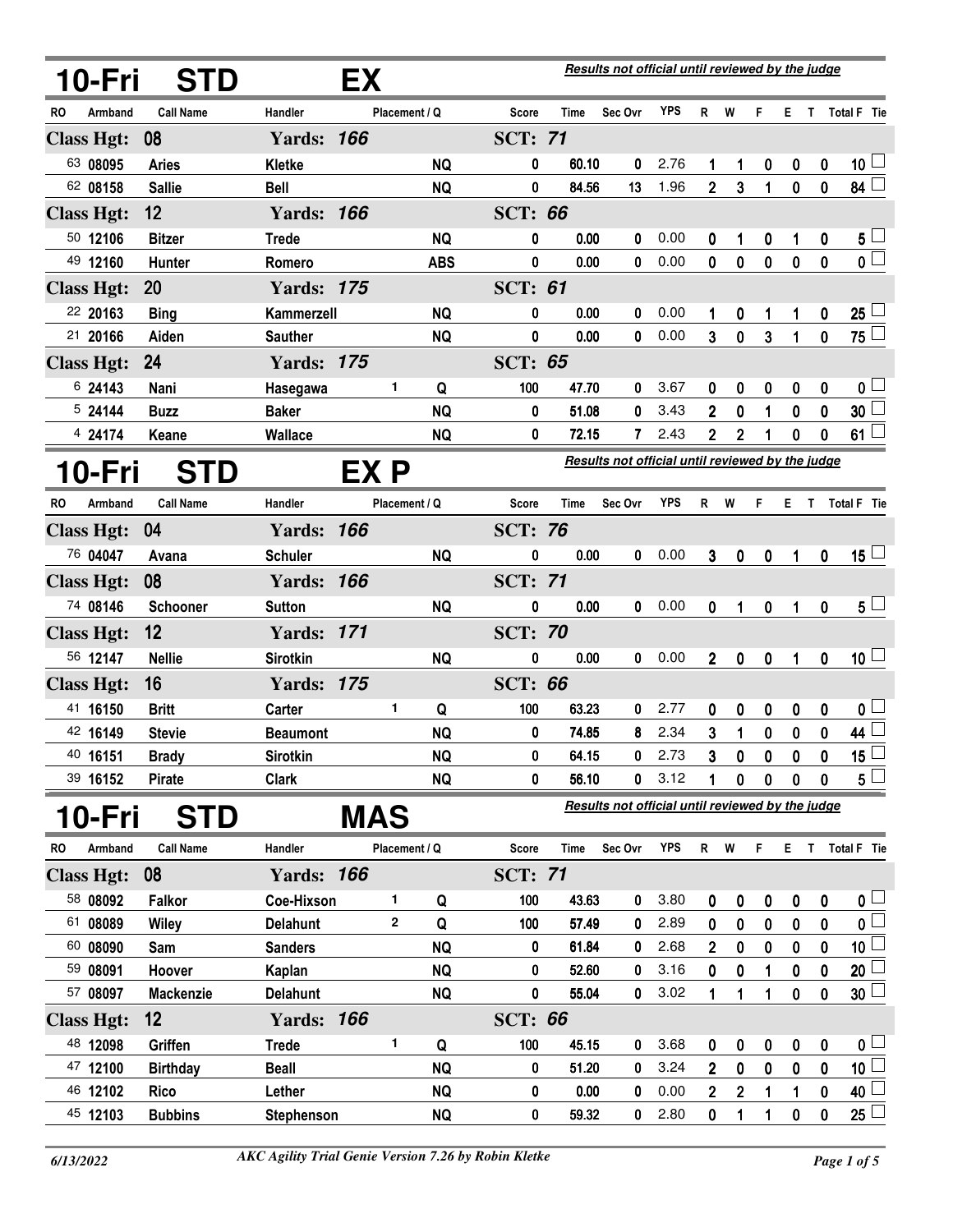| 44 12105          | <b>Neko</b>           | <b>Burns</b>       |                | <b>NQ</b>  | 0                                                | 72.31 | 6 | 2.30 | 1              | 1        | $\overline{2}$ | 0           | 0           | 68              |  |
|-------------------|-----------------------|--------------------|----------------|------------|--------------------------------------------------|-------|---|------|----------------|----------|----------------|-------------|-------------|-----------------|--|
| 43 12107          | Midge                 | <b>Kriegel</b>     |                | <b>NQ</b>  | 0                                                | 55.12 | 0 | 3.01 | 1              | 1        | 1              | $\mathbf 0$ | $\mathbf 0$ | $30\lfloor$     |  |
| <b>Class Hgt:</b> | 16                    | <b>Yards: 171</b>  |                |            | <b>SCT: 65</b>                                   |       |   |      |                |          |                |             |             |                 |  |
| 25 16114          | <b>Bridget</b>        | Johnson            | 1              | Q          | 100                                              | 56.84 | 0 | 3.01 | 0              | 0        | 0              | $\bf{0}$    | 0           | 0 L             |  |
| 26 16108          | <b>Steve</b>          | Newby              |                | <b>NQ</b>  | 0                                                | 44.80 | 0 | 3.82 | 0              | $\bf{0}$ | 1              | $\bf{0}$    | $\mathbf 0$ | 20 <sup>2</sup> |  |
| <b>Class Hgt:</b> | 20                    | <b>Yards: 175</b>  |                |            | <b>SCT: 61</b>                                   |       |   |      |                |          |                |             |             |                 |  |
| 10 20131          | Cajun                 | <b>Tung</b>        | 1              | Q          | 100                                              | 38.38 | 0 | 4.56 | 0              | 0        | 0              | 0           | 0           | 0 <sup>1</sup>  |  |
| 18 20119          | Gemini                | <b>Hammer</b>      | $\overline{2}$ | Q          | 100                                              | 56.34 | 0 | 3.11 | 0              | 0        | 0              | 0           | 0           | $\mathbf{0}$    |  |
| 20 16115          | <b>Charlie Parker</b> | Aldape             |                | <b>NQ</b>  | 0                                                | 52.75 | 0 | 3.32 | 1              | 1        | $\overline{2}$ | $\bf{0}$    | $\bf{0}$    | 50              |  |
| 19 20118          | <b>Street</b>         | Pitt               |                | <b>NQ</b>  | 0                                                | 0.00  | 0 | 0.00 | 0              | 0        | 1              | 1           | 0           | 20              |  |
| 17 20121          | Zuki                  | Hsia               |                | <b>NQ</b>  | 0                                                | 0.00  | 0 | 0.00 | 0              |          | 0              | 1           | 0           | 5               |  |
| 16 20122          | <b>Billie Holiday</b> | Aldape             |                | <b>NQ</b>  | 0                                                | 0.00  | 0 | 0.00 | $\overline{2}$ | 0        | 0              | 1           | 0           | 10 <sub>1</sub> |  |
| 15 20123          | Haze                  | Lewis              |                | <b>NQ</b>  | 0                                                | 33.82 | 0 | 5.17 | 0              | 0        | 1              | $\mathbf 0$ | 0           | 20              |  |
| 14 20124          | Aspen                 | <b>Mierisch</b>    |                | <b>NQ</b>  | 0                                                | 0.00  | 0 | 0.00 | 0              | 1        | 0              | 1           | 0           | 5               |  |
| 13 20125          | Lexi                  | Franey             |                | <b>NQ</b>  | 0                                                | 61.37 | 0 | 2.85 | 1              | 0        | 0              | 0           | 0           | 5               |  |
| 11 20128          | Cooper                | <b>Mathis</b>      |                | <b>NQ</b>  | 0                                                | 53.57 | 0 | 3.27 | 1              | 0        | 0              | $\mathbf 0$ | 0           | 5               |  |
| 920132            | <b>HiJinks</b>        | Kammerzell         |                | <b>NQ</b>  | 0                                                | 35.75 | 0 | 4.90 | 0              | 0        | 3              | 0           | 0           | 60              |  |
| 8 20134           | Jette "Jet"           | <b>McCully</b>     |                | <b>NQ</b>  | 0                                                | 33.35 | 0 | 5.25 | 0              | 0        | 1              | 0           | 0           | 20              |  |
| 7 20137           | <b>Apollo</b>         | <b>Hammer</b>      |                | <b>NQ</b>  | 0                                                | 0.00  | 0 | 0.00 | 0              | 0        | 1              | 1           | 0           | 20 <sub>2</sub> |  |
| 12 20127          | <b>Tarah</b>          | <b>Brusendorff</b> |                | <b>ABS</b> | 0                                                | 0.00  | 0 | 0.00 | 0              | 0        | 0              | $\pmb{0}$   | 0           | 0 <sub>0</sub>  |  |
| <b>Class Hgt:</b> | 24                    | <b>Yards: 175</b>  |                |            | <b>SCT: 65</b>                                   |       |   |      |                |          |                |             |             |                 |  |
| 3 24139           | <b>Benson</b>         | Liebmann           | 1              | Q          | 100                                              | 45.88 | 0 | 3.81 | 0              | 0        | 0              | 0           | $\bf{0}$    | 0 <sub>l</sub>  |  |
| 2 24141           | <b>Toula</b>          | Henry              |                | <b>NQ</b>  | 0                                                | 60.39 | 0 | 2.90 | $\overline{2}$ | 1        | 1              | $\mathbf 0$ | 0           | 35 <sub>2</sub> |  |
| 124142            | <b>Dazzle</b>         | Kletke             |                | <b>NQ</b>  | 0                                                | 0.00  | 0 | 0.00 | 0              | 1        | 0              | 1           | 0           | 5 <sup>5</sup>  |  |
| 10 Cµi            | CTN                   |                    | MAC            | D          | Results not official until reviewed by the judge |       |   |      |                |          |                |             |             |                 |  |

## **10-Fri STD**

**MAS P Results not official until reviewed by the judge**

| <b>RO</b> | Armband           | <b>Call Name</b>    | Handler           | Placement / Q |           | <b>Score</b>   | <b>Time</b> | Sec Ovr | <b>YPS</b> | R              | W | F        | E           |              | Total F Tie         |
|-----------|-------------------|---------------------|-------------------|---------------|-----------|----------------|-------------|---------|------------|----------------|---|----------|-------------|--------------|---------------------|
|           | <b>Class Hgt:</b> | 04                  | <b>Yards: 166</b> |               |           | <b>SCT: 76</b> |             |         |            |                |   |          |             |              |                     |
|           | 75 04046          | Whimsy              | Kletke            | 1             | Q         | 100            | 53.44       | 0       | 3.11       | 0              | 0 | 0        | $\mathbf 0$ | $\mathbf 0$  | $\mathbf{0}$ $\Box$ |
|           | <b>Class Hgt:</b> | 08                  | <b>Yards: 166</b> |               |           | <b>SCT: 71</b> |             |         |            |                |   |          |             |              |                     |
|           | 69 08055          | Kiwi                | Ventura           | 1             | Q         | 100            | 42.83       | 0       | 3.88       | 0              | 0 | 0        | 0           | $\mathbf 0$  | 0 L                 |
|           | 64 08060          | Journey             | Kriegel           | $\mathbf{2}$  | Q         | 100            | 52.76       | 0       | 3.15       | 0              | 0 | 0        | 0           | 0            | 0 L                 |
|           | 67 08057          | <b>Agent Cooper</b> | <b>Beall</b>      | 3             | Q         | 100            | 53.69       | 0       | 3.09       | 0              | 0 | 0        | 0           | 0            | 0 L                 |
|           | 65 08059          | <b>Cruiser</b>      | Larson            | 4             | Q         | 100            | 57.41       | 0       | 2.89       | 0              | 0 | 0        | 0           | 0            | 0                   |
|           | 73 08048          | Peeps               | <b>Bruner</b>     |               | Q         | 100            | 68.73       | 0       | 2.42       | 0              | 0 | 0        | 0           | $\mathbf{0}$ | 0 L                 |
|           | 68 08056          | <b>Blitzen</b>      | <b>Bruner</b>     |               | Q         | 100            | 71.00       | 0       | 2.34       | 0              | 0 | 0        | 0           | $\mathbf 0$  | 0 <sup>L</sup>      |
|           | 72 08049          | Desi                | <b>Clark</b>      |               | <b>NQ</b> | 0              | 57.97       | 0       | 2.86       |                |   |          | 0           | 0            | $30\sqcup$          |
|           | 71 08051          | <b>Belle</b>        | <b>Groesbeck</b>  |               | <b>NQ</b> | 0              | 0.00        | 0       | 0.00       | $\overline{2}$ |   |          |             | 0            | 35                  |
|           | 70 08053          | <b>Bliss</b>        | Leitner           |               | <b>NQ</b> | 0              | 61.91       | 0       | 2.68       |                |   | $\bf{0}$ | 0           | 0            | 10 <sup>°</sup>     |
|           | 66 08058          | <b>Rio</b>          | <b>Newby</b>      |               | <b>NQ</b> | 0              | 50.75       | 0       | 3.27       | 0              |   |          | $\mathbf 0$ | $\mathbf 0$  | $25 -$              |
|           | <b>Class Hgt:</b> | 12                  | <b>Yards: 171</b> |               |           | <b>SCT: 70</b> |             |         |            |                |   |          |             |              |                     |
|           | 51 12067          | <b>Flurry</b>       | Leitner           | 1             | Q         | 100            | 50.87       | 0       | 3.36       | 0              | 0 | 0        | $\mathbf 0$ | $\mathbf 0$  | 0 L                 |
|           | 53 12065          | <b>Taliesin</b>     | <b>Cramer</b>     | $\mathbf{2}$  | Q         | 100            | 65.64       | 0       | 2.61       | 0              | 0 | 0        | 0           | $\mathbf 0$  | 0                   |
|           | 55 12063          | Orson               | <b>Bortles</b>    |               | <b>NQ</b> | 0              | 61.87       | 0       | 2.76       | $\overline{2}$ |   |          | 0           | 0            | $35\perp$           |
|           | 54 12064          | <b>Nym</b>          | Jackson           |               | <b>NQ</b> | 0              | 69.92       | 0       | 2.45       |                | 0 | 0        | 0           | 0            | $5\phantom{.0}$     |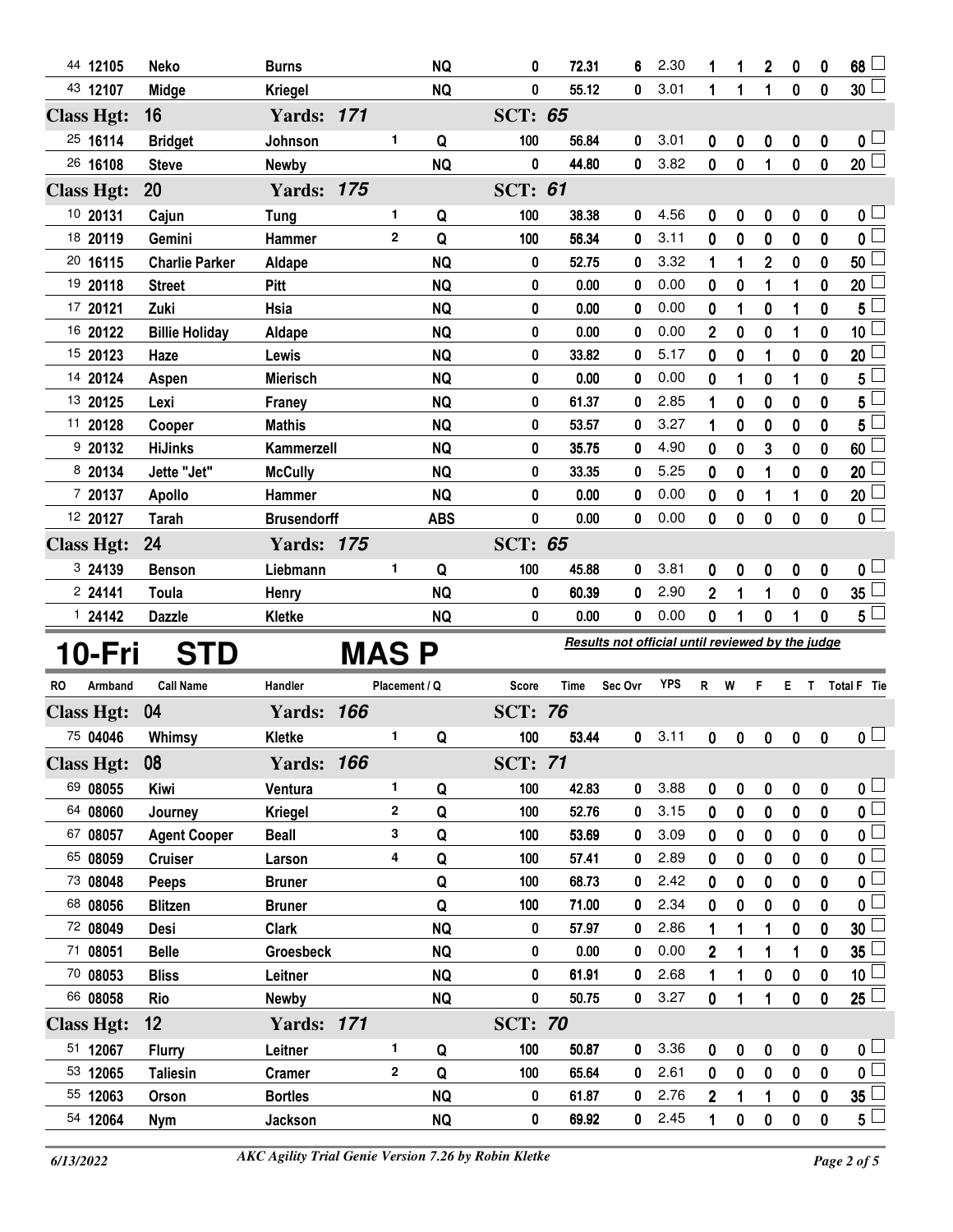|                   | 52 12066            | <b>Sylvie</b>                  | <b>Birkner</b>            |              | <b>NQ</b>         | 0                    | 50.84          | 0                                                | 3.36         | 1              | 0            | 0                | 0                        | $\bf{0}$         | $5\perp$                     |
|-------------------|---------------------|--------------------------------|---------------------------|--------------|-------------------|----------------------|----------------|--------------------------------------------------|--------------|----------------|--------------|------------------|--------------------------|------------------|------------------------------|
| <b>Class Hgt:</b> |                     | 16                             | <b>Yards: 175</b>         |              |                   | <b>SCT: 66</b>       |                |                                                  |              |                |              |                  |                          |                  |                              |
|                   | 29 16080            | <b>Tucker</b>                  | <b>Beaumont</b>           |              | 1<br>Q            | 100                  | 40.69          | 0                                                | 4.30         | 0              | 0            | 0                | 0                        | 0                | 0 <sub>0</sub>               |
|                   | 34 16074            | <b>Mynx</b>                    | Kletke                    |              | $\mathbf{2}$<br>Q | 100                  | 41.44          | 0                                                | 4.22         | 0              | 0            | 0                | 0                        | 0                | $\overline{0}$               |
|                   | 36 16071            | Indiana                        | Vasquez                   |              | 3<br>Q            | 100                  | 53.85          | 0                                                | 3.25         | 0              | 0            | 0                | 0                        | $\bf{0}$         | $0\perp$                     |
|                   | 30 16079            | Zip                            | <b>Burton</b>             |              | Q<br>4            | 100                  | 56.06          | 0                                                | 3.12         | 0              | 0            | 0                | 0                        | $\bf{0}$         | $\overline{\mathbf{0}}$      |
|                   | 32 16076            | <b>Miley Rae</b>               | <b>Smith</b>              |              | Q                 | 100                  | 59.12          | 0                                                | 2.96         | 0              | 0            | 0                | 0                        | $\bf{0}$         | 0 <sup>1</sup>               |
|                   | 35 16072            | Quincy                         | Holland                   |              | Q                 | 100                  | 62.66          | 0                                                | 2.79         | 0              | 0            | 0                | 0                        | $\bf{0}$         | 0 <sup>1</sup>               |
|                   | 38 16068            | <b>Sawyer</b>                  | <b>Beaumont</b>           |              | <b>NQ</b>         | 0                    | 66.53          | 0                                                | 2.63         | $\overline{2}$ | 1            | 1                | 0                        | $\bf{0}$         | 35                           |
|                   | 37 16070            | <b>Story</b>                   | Robertson                 |              | <b>NQ</b>         | 0                    | 0.00           | 0                                                | 0.00         | 0              | 1            | 1                | 1                        | 0                | 25                           |
|                   | 33 16075            | Rumor                          | <b>Hayes</b>              |              | <b>NQ</b>         | 0                    | 69.15          | 3                                                | 2.53         | 0              | 1            | 1                | 0                        | 0                | 34                           |
|                   | 31 16077            | <b>Shakira</b>                 | Levine                    |              | <b>NQ</b>         | 0                    | 0.00           | 0                                                | 0.00         | 1              | 0            | 1                | 1                        | 0                | 25 <sub>2</sub>              |
|                   | 28 16081            | Luna                           | <b>Chew</b>               |              | <b>NQ</b>         | 0                    | 46.09          | 0                                                | 3.80         | 1              | 0            | 0                | 0                        | 0                | 5                            |
|                   | 27 16111            | <b>Mattie</b>                  | Padovan                   |              | <b>NQ</b>         | 0                    | 63.21          | 0                                                | 2.77         | $\mathbf 2$    | 1            | 1                | 0                        | 0                | $35\square$                  |
| <b>Class Hgt:</b> |                     | 20                             | <b>Yards: 175</b>         |              |                   | <b>SCT: 70</b>       |                |                                                  |              |                |              |                  |                          |                  |                              |
|                   | 23 20087            | Karma                          | Kilbourn                  |              | 1<br>Q            | 100                  | 55.05          | 0                                                | 3.18         | 0              | 0            | 0                | 0                        | 0                | 0 <sub>0</sub>               |
|                   | 24 20083            | <b>Nitro</b>                   | Levine                    |              | <b>NQ</b>         | 0                    | 60.51          | 0                                                | 2.89         | 1              | 0            |                  | 0                        | 0                | $25\perp$                    |
|                   | 10-Fri              | <b>STD</b>                     |                           | NOV A        |                   |                      |                | Results not official until reviewed by the judge |              |                |              |                  |                          |                  |                              |
|                   |                     |                                | Handler                   |              |                   |                      |                |                                                  | <b>YPS</b>   |                |              | F.               |                          |                  |                              |
| RO                | Armband             | <b>Call Name</b>               |                           |              | Placement / Q     | Score                | Time           | Sec Ovr                                          |              | R W            |              |                  |                          |                  | E T Total F Tie              |
| <b>Class Hgt:</b> |                     | 16                             | <b>Yards: 133</b>         |              |                   | <b>SCT: 67</b>       |                |                                                  |              |                |              |                  |                          |                  |                              |
|                   | 7 16043             | <b>Flynn</b>                   | <b>Hesser</b>             |              | 1<br>Q            | 95                   | 55.58          | 0                                                | 2.39         | 1              | 0            | 0                | $\boldsymbol{0}$         | 0                | $5\perp$                     |
| <b>Class Hgt:</b> |                     | 20                             | <b>Yards: 136</b>         |              |                   | <b>SCT: 65</b>       |                |                                                  |              |                |              |                  |                          |                  |                              |
|                   | 5 20044             | Rain                           | White                     |              | <b>NQ</b>         | 0                    | 43.48          | 0                                                | 3.13         | 1              | 1            | 2 <sup>2</sup>   | $\mathbf 0$              | $\mathbf{0}$     | $50 \Box$                    |
| <b>Class Hgt:</b> |                     | 24                             | <b>Yards: 136</b>         |              |                   | <b>SCT: 67</b>       |                |                                                  |              |                |              |                  |                          |                  |                              |
|                   | 3 24045             | <b>Nimbus</b>                  | <b>Jarrett</b>            |              | <b>NQ</b>         | $\pmb{0}$            | 0.00           | 0                                                | 0.00         | $2^{\circ}$    | 0            | $\pmb{0}$        | 1                        | $\bf{0}$         | 10 <sup>1</sup>              |
|                   | 10-Fri              | <b>STD</b>                     |                           | NOV B        |                   |                      |                | Results not official until reviewed by the judge |              |                |              |                  |                          |                  |                              |
| RO                | Armband             | <b>Call Name</b>               | Handler                   |              | Placement / Q     | Score                | Time           | Sec Ovr                                          | YPS          | R              | W            | F                |                          |                  | E T Total F Tie              |
|                   |                     |                                |                           |              |                   |                      |                |                                                  |              |                |              |                  |                          |                  |                              |
| <b>Class Hgt:</b> |                     | 12                             | <b>Yards: 130</b>         |              |                   | <b>SCT: 70</b>       |                |                                                  |              |                |              |                  |                          |                  |                              |
|                   | 12 12017            |                                |                           |              |                   |                      |                |                                                  |              |                |              |                  |                          |                  |                              |
|                   |                     | Cian                           | Cobb                      |              | 1.<br>Q           | 100                  | 60.08          |                                                  | $0$ 2.16     | $\mathbf{0}$   | $\mathbf{0}$ | $\mathbf{0}$     | $\mathbf 0$              | $\boldsymbol{0}$ | $\overline{\mathbf{0}}$      |
|                   | <b>Class Hgt:</b>   | <b>20</b>                      | <b>Yards: 136</b>         |              |                   | <b>SCT: 65</b>       |                |                                                  |              |                |              |                  |                          |                  |                              |
|                   | 4 20038             | <b>Pizza</b>                   | Robertson                 |              | 1<br>Q            | 90                   | 39.44          | $\mathbf{0}$                                     | 3.45         | $2^{\circ}$    | $\pmb{0}$    | $\mathbf 0$      | $\pmb{0}$                | $\pmb{0}$        | 10 <sup>1</sup>              |
| <b>Class Hgt:</b> |                     | 24                             | <b>Yards: 136</b>         |              |                   | <b>SCT: 67</b>       |                |                                                  |              |                |              |                  |                          |                  |                              |
|                   | 2 24024             | Remy                           | <b>Olcott</b>             |              | <b>NQ</b>         | 0                    | 71.48          | 4                                                | 1.90         |                | 2            |                  | 0                        | 0                | $39\square$                  |
|                   | 124138              | Cosmo                          | <b>Chew</b>               |              | <b>NQ</b>         | 0                    | 0.00           | 0                                                | 0.00         | $\mathbf 0$    | 0            | $\mathbf 0$      | 1                        | $\mathbf 0$      | $\overline{\mathbf{0}}$      |
|                   |                     |                                |                           |              |                   |                      |                | Results not official until reviewed by the judge |              |                |              |                  |                          |                  |                              |
| <b>RO</b>         | 10-Fri<br>Armband   | <b>STD</b><br><b>Call Name</b> | Handler                   | <b>NOV P</b> | Placement / Q     | Score                | <b>Time</b>    | Sec Ovr                                          | <b>YPS</b>   | R              | W            | F                | E.                       | T                | Total F Tie                  |
|                   |                     | 12                             |                           |              |                   |                      |                |                                                  |              |                |              |                  |                          |                  |                              |
| <b>Class Hgt:</b> | 13 12005            | Vannah                         | <b>Yards: 133</b><br>Hart |              | 1<br>Q            | <b>SCT: 72</b><br>95 | 77.75          |                                                  | $5 - 1.71$   | $\bf{0}$       |              |                  |                          | $\boldsymbol{0}$ |                              |
|                   |                     |                                |                           |              |                   |                      |                |                                                  |              |                | $\pmb{0}$    | $\pmb{0}$        | $\mathbf 0$              |                  | $5\sqcup$                    |
| <b>Class Hgt:</b> |                     | 16                             | <b>Yards: 136</b>         |              | 1                 | <b>SCT: 70</b><br>95 |                | 0                                                |              |                |              |                  |                          |                  |                              |
|                   | 9 16028<br>11 16009 | Coco<br>Kid                    | Rees<br>Germano           |              | Q<br>2<br>Q       | 90                   | 53.77<br>58.78 | 0                                                | 2.53<br>2.31 | 1              | 0<br>1       | 0<br>$\mathbf 0$ | $\mathbf 0$<br>$\pmb{0}$ | 0<br>$\pmb{0}$   | $5\sqcup$<br>$\overline{10}$ |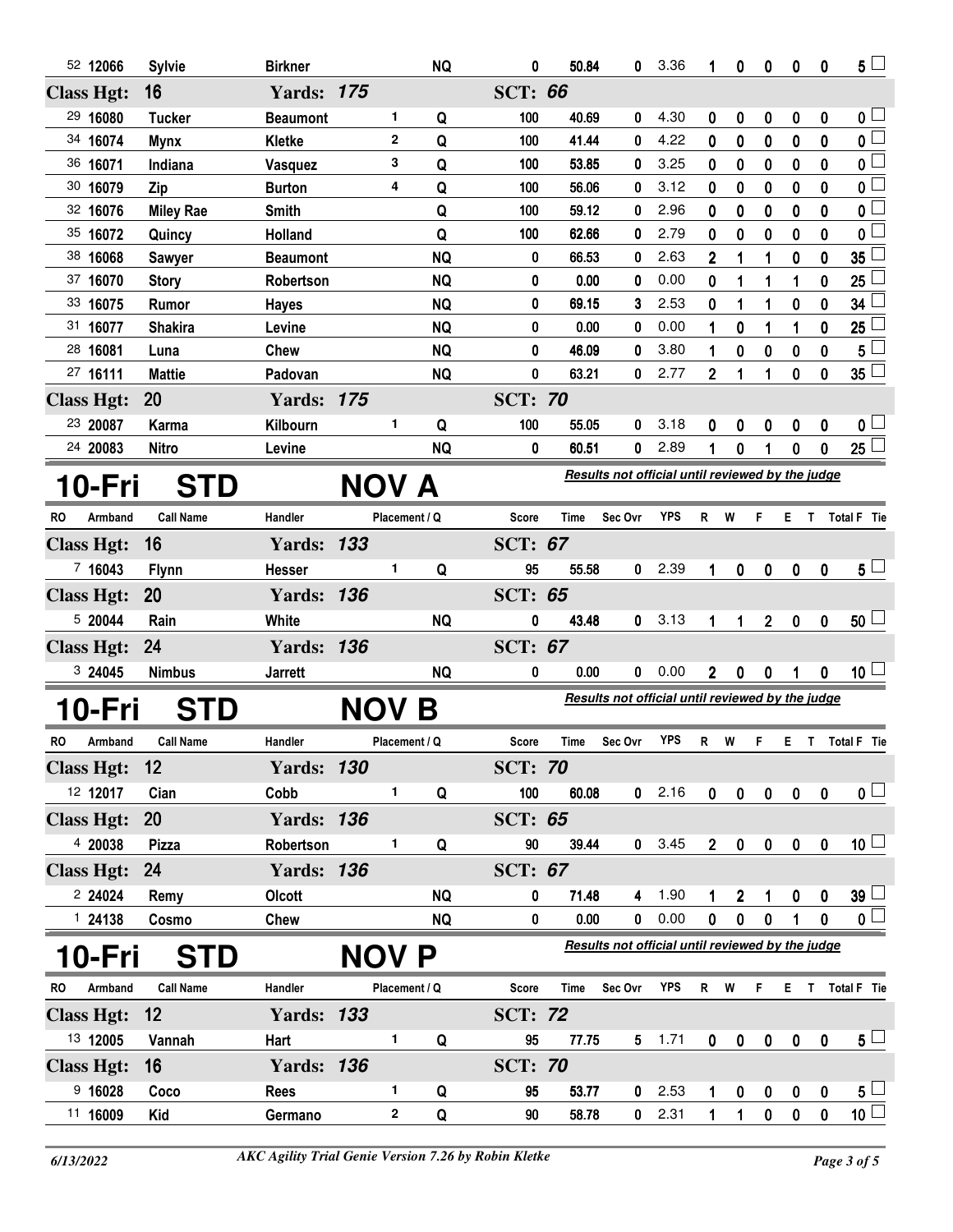| 10 16027             | Jasper                | <b>Rees</b>       |            | <b>NQ</b>     | 0            | 0.00           | 0                                                       | 0.00       | 0              | $\bf{0}$       | 1                       | 1           | $\bf{0}$     | 20                           |
|----------------------|-----------------------|-------------------|------------|---------------|--------------|----------------|---------------------------------------------------------|------------|----------------|----------------|-------------------------|-------------|--------------|------------------------------|
| 8 16029              | <b>Pakuk</b>          | <b>Roberts</b>    |            | <b>NQ</b>     | 0            | 72.15          | $\mathbf{2}$                                            | 1.88       | 3              | $\overline{2}$ | 1                       | $\bf{0}$    | 0            | 47 $\Box$                    |
| <b>Class Hgt:</b>    | 20                    | <b>Yards: 136</b> |            |               |              | <b>SCT: 72</b> |                                                         |            |                |                |                         |             |              |                              |
| 6 20084              | <b>Rebel</b>          | <b>Fraiser</b>    |            | 1<br>Q        | 90           | 62.21          | 0                                                       | 2.19       | $\mathbf 2$    | 0              | 0                       | 0           | 0            | 10 <sup>L</sup>              |
| 10-Fri               | <b>STD</b>            |                   |            | <b>OPEN</b>   |              |                | <b>Results not official until reviewed by the judge</b> |            |                |                |                         |             |              |                              |
| <b>RO</b><br>Armband | <b>Call Name</b>      | Handler           |            | Placement / Q | <b>Score</b> | Time           | Sec Ovr                                                 | <b>YPS</b> | R              | W              | F                       | E.          | T.           | Total F Tie                  |
| <b>Class Hgt:</b>    | 12                    | <b>Yards: 146</b> |            |               |              | <b>SCT: 67</b> |                                                         |            |                |                |                         |             |              |                              |
| 9 12159              | <b>Beamer</b>         | <b>Clark</b>      |            | <b>NQ</b>     | 0            | 52.01          | 0                                                       | 2.81       | 3              | 1              | 1                       | 0           | 0            | $40+$                        |
| <b>Class Hgt:</b>    | 16                    | <b>Yards: 151</b> |            |               |              | <b>SCT: 65</b> |                                                         |            |                |                |                         |             |              |                              |
| 5, 16161             | <b>Sprite</b>         | <b>Burton</b>     |            | <b>NQ</b>     | 0            | 71.50          | 6                                                       | 2.11       | $\overline{2}$ | 0              | $\mathbf 0$             | $\pmb{0}$   | $\pmb{0}$    | $22 -$                       |
| <b>Class Hgt:</b>    | 20                    | <b>Yards: 155</b> |            |               |              | <b>SCT: 63</b> |                                                         |            |                |                |                         |             |              |                              |
| 4 20019              | lke                   | <b>Shearer</b>    |            | <b>NQ</b>     | 0            | 54.68          | 0                                                       | 2.83       | 2              | $\mathbf 2$    | 4                       | 0           | 0            | 100 $\overline{\phantom{0}}$ |
| 3 20022              | Cody                  | <b>Aitkins</b>    |            | <b>NQ</b>     | 0            | 59.94          | 0                                                       | 2.59       | 3              | 1              | 0                       | 0           | 0            | 20                           |
| 220168               | Coraline              | Lynch             |            | <b>NQ</b>     | 0            | 48.39          | 0                                                       | 3.20       | 3              | 0              | 0                       | 0           | 0            | 15 <sub>1</sub>              |
| 120170               | <b>Mickey</b>         | Goche             |            | NQ            | 0            | 0.00           | 0                                                       | 0.00       | 3              | 0              | 0                       | 1           | 0            | 15 <sub>1</sub>              |
| 10-Fri               | <b>STD</b>            |                   |            | <b>OPEN P</b> |              |                | Results not official until reviewed by the judge        |            |                |                |                         |             |              |                              |
| Armband<br>RO        | <b>Call Name</b>      | Handler           |            | Placement / Q | Score        | Time           | Sec Ovr                                                 | <b>YPS</b> | R              | W              | F                       | Е.          | $\mathsf{T}$ | Total F Tie                  |
| <b>Class Hgt:</b>    | 08                    | <b>Yards: 146</b> |            |               |              | <b>SCT: 72</b> |                                                         |            |                |                |                         |             |              |                              |
| 10 08002             | Eili                  | Pember            |            | <b>NQ</b>     | 0            | 0.00           | 0                                                       | 0.00       | 3              | 1              | 1                       | 1           | 1            | $45 -$                       |
| <b>Class Hgt:</b>    | 16                    | <b>Yards: 155</b> |            |               |              | <b>SCT: 68</b> |                                                         |            |                |                |                         |             |              |                              |
| 6 16153              | Azusa                 | <b>Jenkins</b>    |            | 1<br>Q        | 90           | 49.91          | 0                                                       | 3.11       | 0              | 1              | 0                       | 0           | 1            | $10\sqcup$                   |
| 7 16148              | <b>Ellie Mae</b>      | <b>Smith</b>      |            | <b>NQ</b>     | 0            | 0.00           | 0                                                       | 0.00       | 5              | 3              | $\mathbf{2}$            | 1           | 0            | 80 $\Box$                    |
| 8 16011              | <b>Sawyer</b>         | <b>Ziegler</b>    |            | <b>ABS</b>    | 0            | 0.00           | 0                                                       | 0.00       | 0              | 0              | 0                       | 0           | 0            | $\mathfrak{o} \square$       |
| 10-Fri               | <b>STD</b>            |                   | <b>PRM</b> |               |              |                | Results not official until reviewed by the judge        |            |                |                |                         |             |              |                              |
| RO<br>Armband        | <b>Call Name</b>      | Handler           |            | Placement / Q | Score        | Time           | Sec Ovr                                                 | <b>YPS</b> | R              | W              | F                       | E.          | $\mathbf{T}$ | Total F Tie                  |
| <b>Class Hgt:</b>    | 08                    | Yards: 0          |            |               |              | <b>SCT: 65</b> |                                                         |            |                |                |                         |             |              |                              |
| 16 08092*            | Falkor                | Coe-Hixson        |            | $1^*$<br>Q    | 100          | 48.22          | 0                                                       | 0.00       | 0              | 0              | 0                       | 0           | 0            | $\mathfrak{o} \sqcup$        |
| 17 08090*            | Sam                   | <b>Sanders</b>    |            | <b>NQ</b>     | 0            | 55.45          | 0                                                       | 0.00       | $\overline{2}$ | $\mathbf{3}$   | $\mathbf{1}$            | $\mathbf 0$ | $\mathbf 0$  | $45\Box$                     |
| <b>Class Hgt:</b>    | 12                    | Yards: 0          |            |               |              | <b>SCT: 65</b> |                                                         |            |                |                |                         |             |              |                              |
| 13 12105*            | <b>Neko</b>           | <b>Burns</b>      |            | $1^*$<br>Q    | 100          | 47.45          | 0                                                       | 0.00       | 0              | 0              | $\pmb{0}$               | $\pmb{0}$   | 0            | $\mathfrak{o} \sqcup$        |
| 14 12017*            | Cian                  | Cobb              |            | <b>NQ</b>     | 0            | 52.37          | $\mathbf 0$                                             | 0.00       | 1              | $\overline{2}$ | $\overline{\mathbf{4}}$ | 1           | $\mathbf 0$  | $\overline{95}$              |
| <b>Class Hgt:</b>    | <b>20</b>             | Yards: 0          |            |               |              | <b>SCT: 55</b> |                                                         |            |                |                |                         |             |              |                              |
| 10 20121*            | Zuki                  | Hsia              |            | $1^*$<br>Q    | 100          | 44.35          | 0                                                       | 0.00       | 0              | 0              | $\pmb{0}$               | $\pmb{0}$   | 0            | 0 <sub>1</sub>               |
| 11 20118*            | <b>Street</b>         | Pitt              |            | <b>NQ</b>     | 0            | 0.00           | 0                                                       | 0.00       | 1              | 1              | 1                       | 1           | 0            | 30 <sub>2</sub>              |
| $920122*$            | <b>Billie Holiday</b> | Aldape            |            | <b>NQ</b>     | 0            | 70.45          | 15                                                      | 0.00       | $\overline{2}$ | $\mathbf 0$    | $\overline{\mathbf{4}}$ | $\bf{0}$    | 0            | 90                           |
| 8 20123*             | Haze                  | Lewis             |            | <b>NQ</b>     | 0            | 0.00           | 0                                                       | 0.00       | 1              | 1              | $\boldsymbol{0}$        | 1           | 0            | 10 <sub>1</sub>              |
| $720131*$            | Cajun                 | Tung              |            | <b>NQ</b>     | 0            | 0.00           | 0                                                       | 0.00       | 0              | $\mathbf 0$    | $\overline{2}$          | 1           | 0            | 40                           |
| 6 20132*             | <b>HiJinks</b>        | Kammerzell        |            | <b>NQ</b>     | 0            | 0.00           | 0                                                       | 0.00       | 1              | $\mathbf 2$    | $\bf{0}$                | 1           | 0            | 15 <sub>15</sub>             |
| $520133*$            | Franky                | <b>Baker</b>      |            | <b>NQ</b>     | 0            | 41.85          | 0                                                       | 0.00       | 1              | 1              | $\mathbf 0$             | 0           | 0            | 10 <sub>1</sub>              |
| 4 20134*             | Jette "Jet"           | <b>McCully</b>    |            | <b>NQ</b>     | 0            | 0.00           | 0                                                       | 0.00       | 0              | 0              | 1                       | 1           | 0            | 20                           |
| $320163*$            | <b>Bing</b>           | Kammerzell        |            | <b>NQ</b>     | 0            | 0.00           | 0                                                       | 0.00       | 1              | 0              | 0                       |             | 0            | 5 <sup>1</sup>               |
| $220166*$            | Aiden                 | <b>Sauther</b>    |            | <b>NQ</b>     | 0            | 63.63          | 8                                                       | 0.00       | 5              | 4              | $\overline{2}$          | 0           | $\mathbf 0$  | $85\perp$                    |